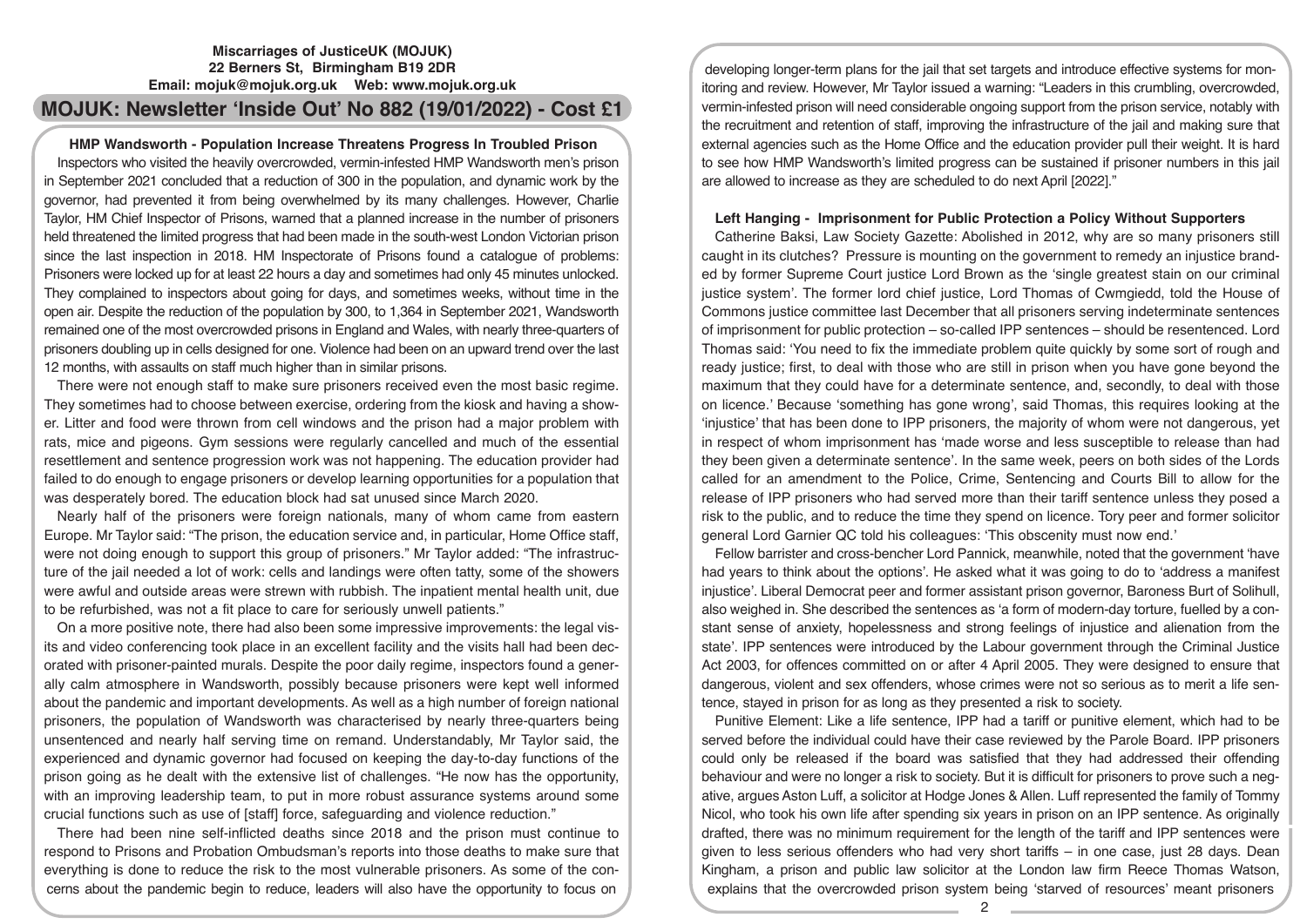were unable to access the rehabilitative programmes to help demonstrate that they were no longer a risk. As a result, they were kept in prison for months and years after the tariff had expired. By December 2007, when there were 3,700 IPP prisoners, it was estimated that 13% were over tariff. This led the Court of Appeal to rule that the secretary of state had acted unlawfully, and that there had been 'a systemic failure to put in place the resources necessary to implement the scheme of rehabilitation necessary to enable the relevant provisions of the 2003 act to function as intended'. According to the House of Commons justice committee, which is conducting an inquiry into the problems caused by IPP, some 96% of those still in prison have completed their minimum term; many have served two or three times longer than their minimum term; and over 500 have been held in prison for over 10 years longer than the tariff they were given.

Even when an IPP prisoner is released, explains Luff, they are subject to an indefinite licence period. For the rest of their lives, they are potentially liable to being recalled for minor breaches of their licence. Andrew Sperling, a solicitor at Tuckers, criticises the process – administrative rather than judicial – which makes recall 'too easy'. Requests, he says, are 'almost never refused' and are triggered for non offence-related breaches, such as missing probation appointments, returning late to approved premises, or for behaviour which 'would not remotely reach the criminal or custodial threshold in other circumstances'. Once recalled, it is difficult to be released again and, says Luff, prisoners again have to wait for a hearing to prove to the Parole Board that they are safe to be let out once more. 'Many of those released therefore continue to suffer high levels of anxiety and stress as a result of the awareness that they may be recalled by probation without notice at any moment, irrespective of their efforts to comply with the licence conditions,' he says. While they can apply for their licence to be cancelled after being out for 10 years, Sperling points out that only about 70 have successfully done so.

In the wake of widespread criticism, in 2008 the Labour government reformed the regime to introduce a 'seriousness threshold' that had to be satisfied before the court could impose an IPP sentence, which meant prisoners generally had to be given a determinate sentence of at least two years. Yet the same problems persisted. In 2012, three prisoners who were subject to IPP sentences went to the European Court of Human Rights, in James, Wells and Lee v UK. The court held that the failure to make appropriate provision for rehabilitation services while the men were in prison breached their rights under Article 5 of the European Convention on Human Rights, which protects the individual from arbitrary detention. Inheriting the 'very serious problem' of IPP prisoners, which the prisons minister Crispin Blunt in June 2010 labelled as 'not defensible', the coalition government finally abolished the sentences in the Legal Aid, Sentencing and Punishment of Offenders Act 2012. They were replaced with mandatory life sentences for second serious offences and new extended sentences. But the change was not made retrospective and did not affect the position of existing prisoners serving IPP sentences.

In 2005, the Labour government had anticipated that the regime would be used for around 900 offenders, but IPP sentences were given to 8,711 people. When they were abolished, there were still over 6,000 IPP prisoners in custody. According to figures from UNGRIPP, a group that supports prisoners and their families and campaigns for reform, IPP sentences were given for 107 offences  $-3.045$  (35%) for violent offences, 2,508 (27.8%) for sex offences, as well as 1,822 (21.6%) for robbery and 448 (5.1%) for fire setting offences. A further 232 (2.7%) were given for acquisitive offences and 11 (0.1%) for drug offences. Of those sentenced 249 (2.9%) were women and 326 (3.7%) were children, including a boy aged 10- 11. Nearly a decade after IPP sentences were scrapped, the latest figures from the Ministry

of Justice reveal that on 30 September last year, there were still 1,661 IPP prisoners who had never been released, while a further 1,300 have been recalled on licence.

Lord Blunkett, the Labour home secretary who was the architect of the sentences, has expressed regret about the way they were used, telling BBC Radio 4's World at One recently that the number of people still in prison 'weighs heavily' on him. Giving evidence to the justice committee, which has received more than 500 written submissions to its inquiry, Blunkett said that if he had his time again, he would still have introduced them in order to protect the public. But he admitted that the bill should have 'laid down explicitly' that there had to be 'a very substantial determinate sentence before the IPP could be applied'. He also admitted that funding had not been provided for rehabilitation and said the bill should 'have said explicitly that the measures could not be brought in until the funding had been provided to an adequate level by the Treasury, to ensure that those therapies and courses existed'.

To make matters worse, the number of people being recalled to prison under the terms of IPP has risen significantly in the last five years, increasing by 100%. Calling for 'urgent measures' to deal with this, Blunkett told the committee: 'We are in a really dangerous moment with 1,700 still in prison and 1,300 who have been recalled on licence, with the number being recalled on licence estimated to exceed within a very short period of time those who are still in prison on IPP.' Lack of resources for rehabilitation and delays in parole hearings mean that IPP prisoners continue to languish in jails. The harmful impact on their mental health and wellbeing has been documented in numerous reports from the Howard League for Penal Reform, the Prison Reform Trust and Her Majesty's Inspectorate of Prisons. IPP prisoners experience high levels of anxiety and have rates of self-harm and suicide that are significantly higher than other categories of prisoner, including those with life sentences.

The impact of the sentences on prisoners and their families has been devastating, says Luff, stating: 'I am yet to talk to someone subject to an IPP sentence who does not have a story that is gut-wrenching.' Such sentences, says Sperling, disproportionately disadvantage neurodiverse prisoners, for example those with autism spectrum disorder or learning difficulties. They may find it very difficult to navigate pathways to release and therefore serve more time in custody than neurotypical prisoners. In a written submission to the justice committee, UNGRIPP says the worst element is the 'indeterminate' nature of the sentence, which resembles a 'living death sentence'. It added that prisoners and their families have described that element of the sentence using words like inhumane, torture, torment, horror and despair. The lack of a release date, says Kingham, is 'incredibly hard for many to process' and has resulted in 'significant hopelessness' which often leads to negative behaviour. The clamour for reform has been backed by former justice secretaries Ken Clarke and Michael Gove, as well as probation and prison chiefs.

Giving the annual Longford Lecture in 2016, under the title 'What's really criminal about our justice system?', Gove proposed that the government should use the power. David Blunkett, then home secretary, on a visit to Leeds Prison in 2001. The architect of IPP sentences has said the number of people still in prison 'weighs heavily' on him of executive clemency to release those IPP prisoners who have been in prison for much longer than their tariff. Backing Lord Thomas's proposal, Kingham says the government should re-sentence all the remaining IPPs to determinate sentences with fixed release dates, rather than leaving the release decision to the Parole Board. Another option, says Luff, would be to revise the test that requires the prisoner to show that they are no longer a risk, putting the onus on the Parole Board to prove that they remain so. The LASPO act already provides for this change, which was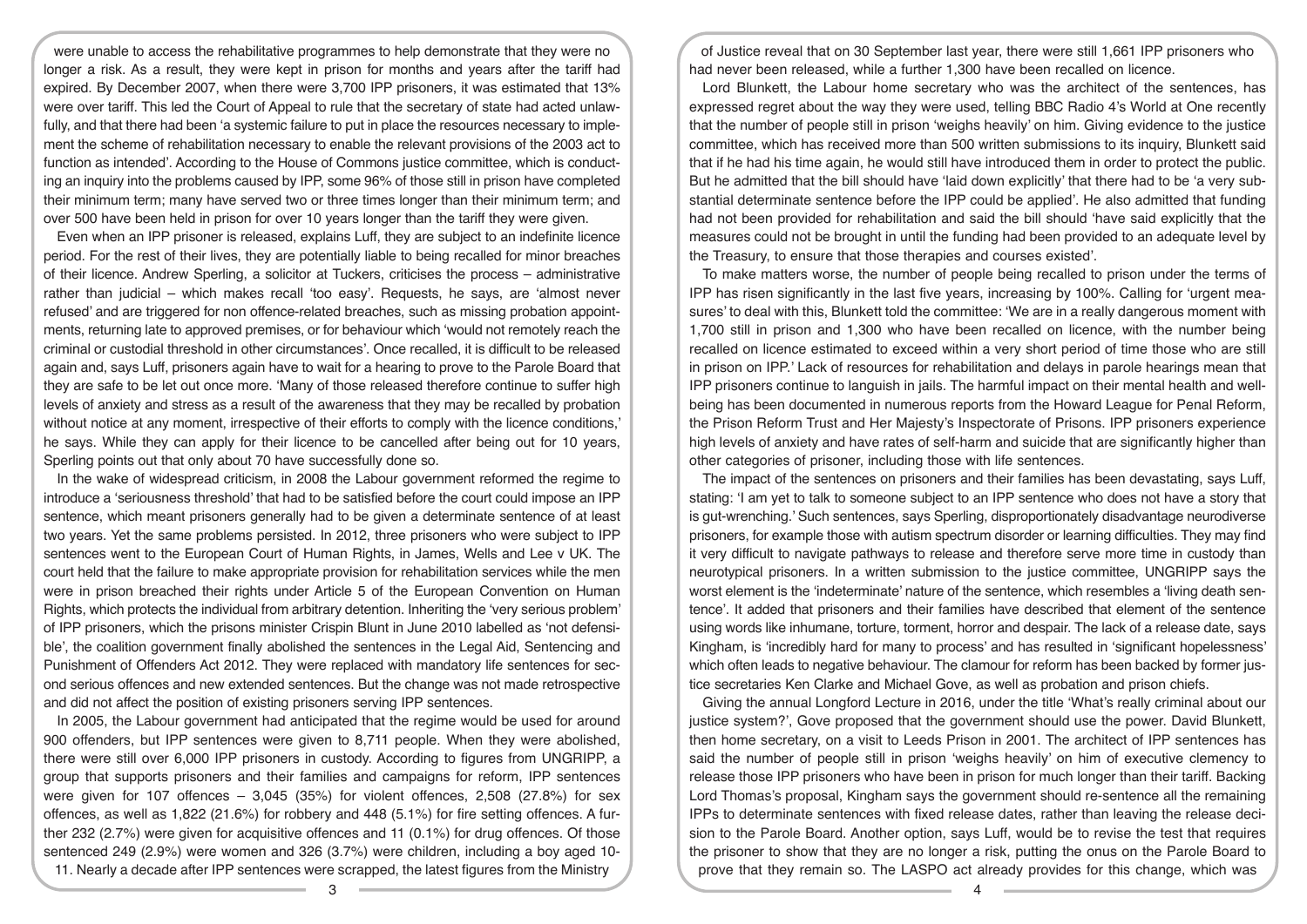backed by Nick Hardwick, the former chairman of the Parole Board.

Campaigners are also calling for reform or removal of the licence conditions and support for IPP prisoners and their families. In evidence to the justice committee, Kit Malthouse, the minister for crime and policing, stressed that the government's first consideration was public protection. He insisted that existing measures were working to reduce the number of IPP prisoners in custody, though he conceded that it 'may well be' that some are never released. An MoJ spokeswoman told the Gazette that the number of IPP prisoners has fallen by two-thirds since 2012. She said: 'We are helping those still in custody progress towards release, but as a judge deemed them to be a high risk to the public, the independent Parole Board must decide if they are safe to leave prison.' She said ministers have no plans to retrospectively alter these sentences, but said the IPP Action Plan is regularly refreshed, to ensure it addresses the challenges faced by offenders serving them. The justice committee hopes to publish the report on its inquiry early this year. Whether its recommendations will be acted upon remains to be seen.

#### **Ill-Treatment of Detainees Who Had Been Interned in the 1970s**

Anurag Deb, UK Human Right Blog: One date to rule them all: McQuillan, McGuigan and McKenna [2021] UKSC 55 - In one of its final decisions of 2021, McQuillan, McGuigan and McKenna, the UK Supreme Court addressed challenges to the effectiveness of police investigations into events which took place during the Northern Ireland conflict. The European Court has long maintained that the right to life (Article 2 ECHR) and the prohibition upon torture and inhuman and degrading treatment (Article 3 ECHR) carry with them positive obligations on the state to conduct effective investigations. These "legacy" cases not only draw the Courts into debates over some of the most contentious aspects of the Northern Ireland conflict, in particular the involvement of state agents in killings and the infliction of serious harms upon individuals, but they also pose questions about how human rights law applied in the context of Northern Ireland as a jurisdiction before the enactment of the Human Rights Act 1998.

For reasons of economy, this post will focus on the facts of the McGuigan and McKenna elements of this litigation, which concerned the ill-treatment of detainees who had been interned in the 1970s (while also exploring broader questions which concerned all elements in the litigation). The scope of this ill-treatment, involving the subjection of internees to the infamous "five techniques" (including hooding of detainees to disorient) as part of interrogations, has long been known. Indeed, the resultant case of Ireland v United Kingdom remains a key turning point in the development of the European Convention on Human Rights, demonstrating that the Strasbourg Court would be willing to uphold human rights claims against an important member state even as it sought to tackle political violence. In that decision, although the Court found that the five techniques breached Article 3 ECHR, it discussed them in terms of inhuman and degrading treatment and not torture. Releases of documents by the National Archives (highlighted in a 2014 RTÉ documentary), however, showed UK Cabinet Ministers discussing the extent of the interrogation practices when they were taking place, and led to calls for fresh police investigations into whether there has been a coverup.

An extensive body of decisions, both in the domestic courts and Strasbourg, has highlighted inadequacies with regard to the investigations of allegations against state actors in the context of the Northern Ireland conflict, and so, when the Police Service of Northern Ireland (PSNI) closed its investigations into these allegations based on the released archive materials, officers must have been aware that their decision would be closely scrutinised and it can

have come as little surprise that the case of the "Hooded Men" would once again come before the Courts. The Northern Ireland Court of Appeal nonetheless found that there were serious shortcomings in the PSNI investigation and good reason to quash the decision to call a halt to it. The majority found, at paragraph 114, that it had been focused on the unduly narrow question of 'whether there was express information given to a particular Minister of the application of torture'. In light of the seriousness of the issues at stake for a 'modern democracy' this approach was irrational.

There were, however, important reasons for both the PSNI and the claimants to want the Supreme Court to consider this outcome. While the litigation had been ongoing, the Supreme Court had decided in Finucane that the temporal scope of Article 2 and 3 ECHR effective investigation obligations extended beyond the date on which the Human Rights Act 1998 entered effect in the UK's legal systems in October 2000. In Lord Kerr's leading decision in that case, the obligation extended back to the events of Pat Finucane's murder in the late 1980s. Those who are familiar with some of the salient decisions of the Strasbourg Court on this point will recall that in Šilih v Slovenia, the Court found that the investigative obligation under Article 2 was detachable from its substantive obligation, capable of giving rise "to a finding of a separate and independent 'interference'" and capable of binding a relevant member state in respect of a death occurring before it had ratified the ECHR. These observations were further refined by the Strasbourg Court in Janowiec v Russia, which featured deaths which were not only pre-ratification (from Russia's perspective) but also pre-ECHR.

The claimants in McQuillan, McGuigan and McKenna, in a line of argument which would reshape the legal basis of legacy investigations for much of the Northern Ireland conflict, sought to have these obligations extended to the events of the early 1970s because the activities of the UK authorities in that period had been so at odds with the ECHR values it should have been maintaining as a rights-respecting democracy. The authorities, however, have been equally eager to curtail what are often regarded as burdensome historical investigation obligations. The key question for the Supreme Court was that of the critical date – the date at which ECHR obligations bound authorities at domestic law. The answer to this question had not been settled in previous decisions of the Supreme Court (for example, McCaughey or Keyu). In McQuillan, McGuigan and McKenna, the reach of the mirror principle, which seeks to keep pace with decisions of the Strasbourg Court as far as possible, was deemed to have arrived at its limits in determining the critical date in domestic law. The critical date at Strasbourg is 1966, when the UK accepted the right of individual petition under the ECHR. In domestic law, however, the Supreme Court has now unanimously fixed the critical date at October 2000, when the Human Rights Act 1998 came into force. This had an immediate impact on the McQuillan, McGuigan and McKenna claims, where the triggering events had happened decades before Pat Finucane's murder, which had already occurred more than 10 years before October 2000. It meant that the claimants' arguments invoking the Brecknell test – obliging further investigative approaches in a previously investigated case, with a sufficiently plausible or credible new allegation, evidence or information – fell in their entirety.

Like the Northern Ireland Court of Appeal, the Supreme Court acknowledged the significance of the subject matter of these cases. At paragraph 186 the Court accepted that McGuigan and McKenna concerned the UK's security forces being involved in practices which would today be recognised as torture. All seven Justices recognised that, in the words of Lord Hoffmann in A (No 2), the European Court had, in Ireland v United Kingdom, delicately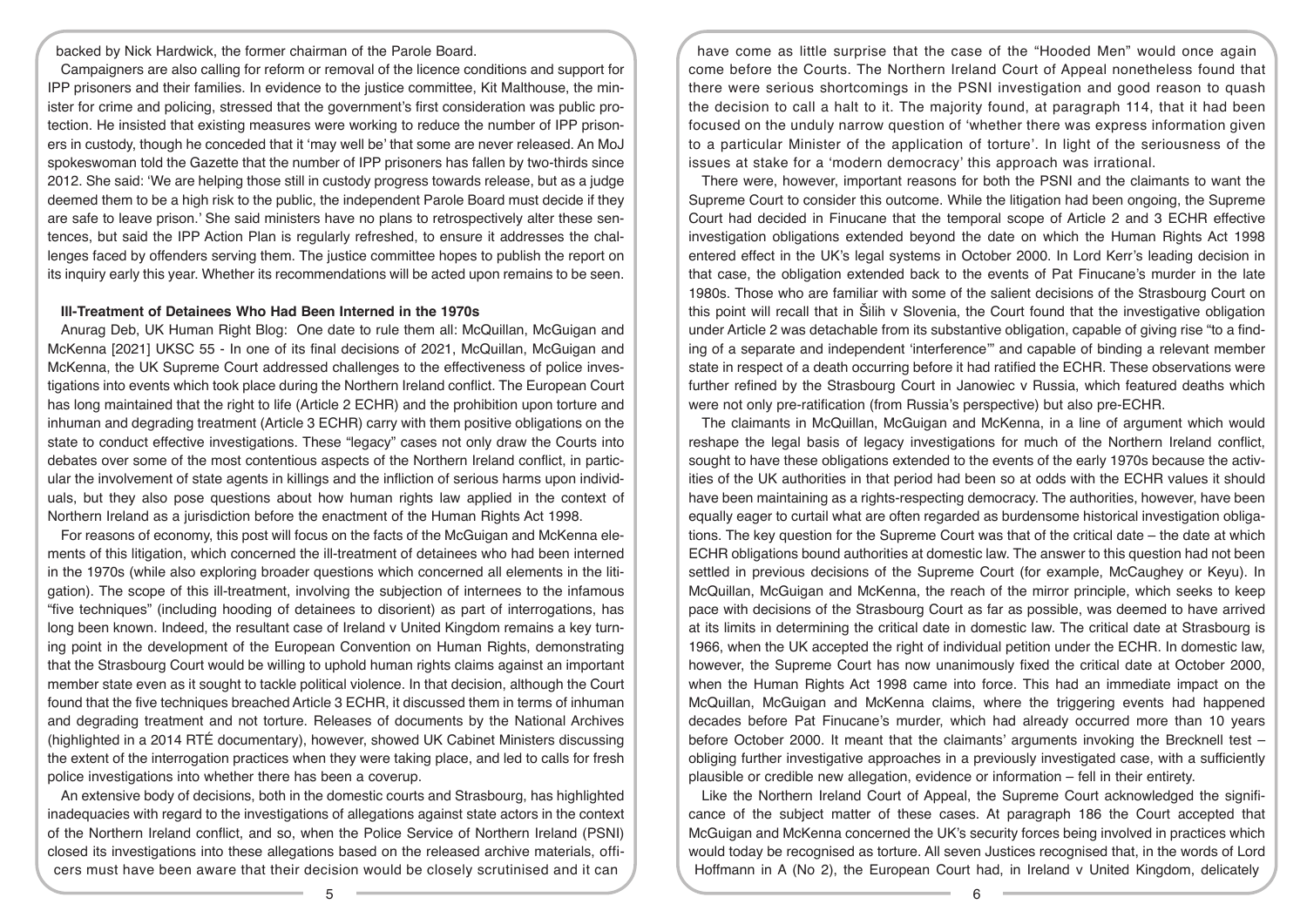refrained from characterising various interrogation techniques used by the British authorities in Northern Ireland as torture. But this delicacy towards the United Kingdom in 1978 was, and remains, significant (at paragraph 190), presenting the difficulty that in 1978 the Strasbourg Court held that the treatment to which the Hooded Men were subjected in 1971 was not to be characterised as torture. Whether it would be characterised as torture by the standards of 2021 is, in our view, strictly irrelevant to the application of the Convention values test.

The Court did not, in reaching this conclusion, need to depart from its decision in Finucane, but at the very least it was marking out the events of the murder of Pat Finucane in 1989 as being as far as the investigation obligation could be stretched (no matter how serious the allegations against the state). Although this discussion took up much of the judgment, the Supreme Court was still persuaded of the need to quash the decision to curtail the investigation, but on even narrower grounds than those accepted by the Northern Ireland Court of Appeal. The archival materials had revealed that Merlyn Rees, Secretary of State for Northern Ireland between 1974 and 1976, prepared a memo for the Prime Minister in 1977 in which he acknowledged that It would have been better had I referred to a decision to use interrogation in depth in Northern Ireland in 1971/72 rather than referring to a decision to use methods of torture at that time. The Court found, at paragraph 248, that the efforts in the investigation to sweep this comment under the table were unacceptably lax; the subsequent correspondence showed is that Mr Rees acknowledged that it was preferable to avoid referring to the use of the five techniques as "torture" because to do so contradicted the UK Government's publicly stated position.

Rees was not moving away from the language of torture because he did not believe the five techniques amounted to torture, but because he was concerned about the repercussions of discussing events in those terms. This shortcoming was crucial to the Supreme Court accepting that curtailing the investigation was unlawful. It is worth, however, emphasising the narrowness of this position. The Supreme Court explicitly recognised that there were good reasons for not investigating in this case, but that the PSNI had not properly based its decision on these (at paragraph 245): In the present case it could not be said that the decision of the PSNI made on 17 October 2014 not to take the matter further was, in itself, irrational. Given the passage of time since the ill-treatment of the Hooded Men in 1971, the fact that those who authorised the use of the five techniques were either dead or very elderly, our conclusion in this judgment that the new material publicised by the RTÉ documentary did not add to a significant extent to what was known already at the time of the previous investigation in 1978, and the many competing demands on police resources, a decision could rationally have been made not to undertake a further investigation. The decision to take no further action was not based, however, on any of the matters just mentioned. Its basis was stated to be that the investigation … had not identified any evidence to support the allegation that the British Government authorised the use of torture in Northern Ireland.

It is, of course, in the nature of quashing a decision on such a basis that the same end can be reached if the investigation is reopened and then once again closed, but this time for valid reasons. And the Supreme Court can be said to be actively supplying such reasons to the PSNI. This victory in the Supreme Court will thus provide little practical support for the claimants' ongoing efforts to have the circumstances of their case reinvestigated.

The impact: On one view, the question of the critical date allows for only one answer – if broad ECHR obligations in domestic law arose because of the Human Rights Act, then such obligations cannot (generally) be asserted in respect of a time before the Act's existence. The ten-year extension beyond the October 2000 date opened by European Court jurispru-

dence in a limited range of cases is therefore tolerated only grudgingly, and the Supreme Court's own dart beyond that time frame in Finucane (unanimous and recent as that decision was) is now being received with the utmost scepticism. This new dispensation, so different from the attentiveness to the seriousness of the implications of these cases for the United Kingdom as a rights-respecting democracy displayed in Finucane, is evident in much of the Supreme Court's judgment in McQuillan, McGuigan and McKenna (paragraphs 147-168).

In reaching this conclusion, the Court has also shut the door on most, if not all, inconclusive investigations into suspicious deaths, horrific injuries and violent offending that characterised much of the Northern Ireland conflict before 1990 (i.e. 10 years before the Human Rights Act came into force). This period of some two decades includes, by some margin, the deadliest years in the entire conflict. Moreover, the Supreme Court's decision comes at a fraught time in legacy matters. With the UK Government having floated drastic legislative proposals to end criminal prosecutions, existing investigative processes and 'judicial activity' in civil cases relating to the conflict, McQuillan, McGuigan and McKenna appears ominously significant. The Supreme Court, perhaps taking its cue from these legislative plans, would appear to be taking its own steps to draw limits around the legal basis for legacy litigation.

## **20 Years of US Torture – and Counting**

*Human Rights Watch:* Twenty years after Guantánamo Bay detention operations commenced on January 11, 2002, a new report assesses the massive costs of US unlawful transfers, secret detention, and torture after the September 11, 2001, attacks. The report, from the Costs of War Project at Brown University's Watson Institute and Human Rights Watch, outlines how these abuses trample on the rights of victims and suspects, create a burden to US taxpayers, and damage counterterrorism efforts worldwide, ultimately jeopardizing universal human rights protections for everyone.

"Around the world, Guantánamo remains one of the most enduring symbols of the injustice, abuse, and disregard for the rule of law that the US unleashed in response to the 9/11 attacks," said Letta Tayler, an associate Crisis and Conflict director at Human Rights Watch and the report's coauthor. "The US government's reliance on deeply flawed military commissions, along with other due process failures, has not only violated the rights of the men held at Guantánamo. It also has deprived survivors of the September 11 attacks and families of the dead of their right to justice."

The report notes that: The US has held no one accountable for the CIA orchestrating a system of undisclosed "black sites" throughout the world in which it secretly detained at least 119 Muslim men and tortured at least 39. US has largely resisted accountability for abuses at its military prisons in Afghanistan and Iraq, where it detained thousands of Muslims including several women and boys, and at Guantánamo Bay, Cuba. US military is still detaining 39 Muslim men at Guantánamo, 27 of them without criminal charges, and judicial proceedings are so flawed that none of the five 9/11 suspects have been brought to trial. The prisoners are among at least 780 foreign Muslim men and boys whom the US has held at Guantánamo since January 11, 2002. US has spent more than \$5.48 trillion on the "War on Terror" including \$540 million a year just to detain prisoners at Guantánamo.

While unlawful US detentions have gradually ebbed, civilian deaths and injuries from US-led strikes in the "War on Terror" skyrocketed under Presidents Barack Obama and Donald J. Trump, also without accountability. The "extraordinary renditions" (unlawful transfers from one country to another), secret detentions, and torture have damaged the international human rights system, Tayler and her co-author, Elisa Epstein, said. By committing abuses with impunity, the US has made it easier for countries such as Russia, Egypt, and China to criticize Washington and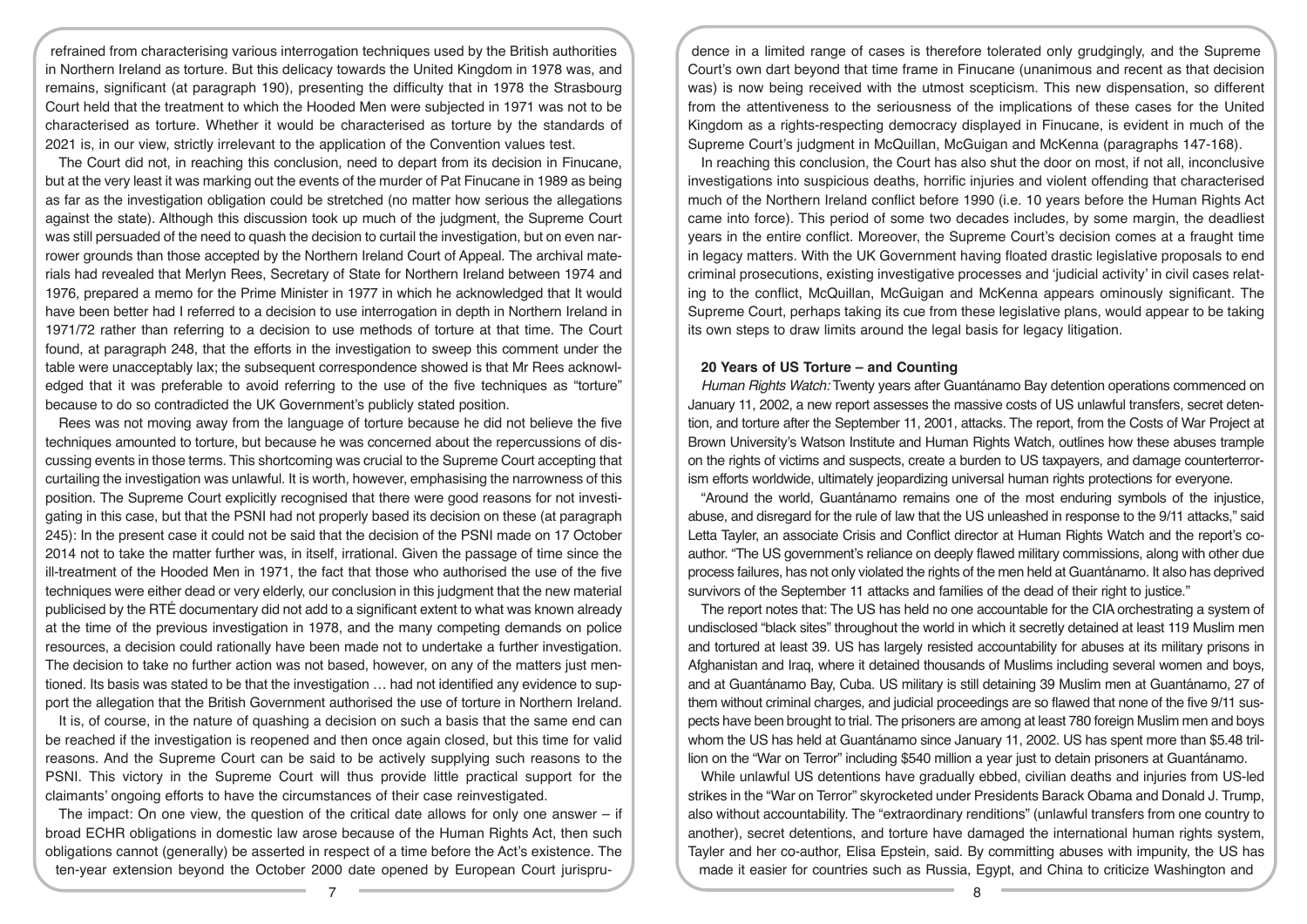deflect international condemnation of their own human rights violations. US counterterrorism partners have replicated the Guantánamo model by detaining thousands of people in dire conditions in Iraq, northeast Syria, Nigeria, Egypt, and elsewhere for alleged terrorism offenses. Those detained, often without charge or trial, include civil society members, suspects' relatives, and children who are victims of armed groups. The report also cites instances in which unlawful rendition and detention and torture have undermined US security goals. The Islamic State (ISIS) and other armed groups have used US abuses as a propaganda tool to lure recruits and bolster their narrative that Washington and its Western allies are waging a crusade against Muslims.

The authors call on the Biden administration to close the Guantánamo prison and enact significant legal and policy reforms to end further abuses. Reforms should include far greater transparency about crimes that US forces committed and accountability at the highest levels, as well as robust efforts to address religious, racial, and ethnic bias in counterterrorism efforts. "This report lays out a comprehensive assessment of the many unconscionable costs of US torture and illegal detentions and renditions of Muslims over the past 20 years since 9/11," said Stephanie Savell, co-director of the Costs of War Project. "This is a moral failure of epic proportions, a stain on the nation's human rights record, a strategic blunder, and an abhorrent perpetuation of Islamophobia and racism."

### **Failures in Support Before the Death of Young Asylum Seeker Alexander Tekle**

*INQUEST:* At the recent inquest into his death, the Coroner found that opportunities were lost before and after Alex's 18th birthday to provide him with the help and support that he required. In the months before his death, Alex had significant struggles with alcohol addiction and social services did not put in place effective strategies to address these issues. By December 2017, Alex was profoundly worried about his immigration status and was impacted by the death of a close friend by suicide. Alex took his own life on 6 December 2017 whilst severely intoxicated.

Alex's inquest follows three other inquests relating to the deaths of young Eritrean asylum seekers. These four friends all took their lives within a 16-month period after arriving in the UK. In recent years, there have been an alarming number of suicides among teenagers who arrive in this country as unaccompanied asylum-seeking children, highlighting issues with how people like Alex are looked after by local authorities. Alex loved his family and had a great sense of humour. Alex's father said that Alex thought things would finally get better for him when he arrived in the UK after an incredibly difficult journey. Alex was a well-loved and sociable person and dreamed of becoming a professional cyclist.

In his summing up, the Coroner made the following points: 1) The degree of care that Alex received was affected by issues relating to his age. As a result of this age dispute, Kent County Council were "less willing than they might have been to battle to keep Alex within their care". Alex was placed in adult Home Office accommodation when he was still a child and Kent Council were "positively encouraging and agitating" the move into Home Office control. 2) Alex was then brought to the attention of the London Borough of Croydon. Both Kent County Council and Croydon Council failed to recognise how complex Alex's case was. Whilst under the care of Croydon, Alex was allocated an inexperienced social worker who "was not as engaged with him as she could or should have been". They were unable to recognise his "destructive spiral". 3) Whilst there were people within social services who provided Alex with a good deal of support, these people were extremely overworked. After Alex turned 18, he needed much more focused attention and support in order to engage with services. 4) When episodes of self-harm became apparent in November 2017, "the proper position should have been that social services should have recognised that this was a problem far bigger than

they could cope with". At this stage, it was "essential" to get Alex into a rehabilitation programme to address the dangers, but this did not happen and assessments of his needs were not adequately carried out. 5) Alex's mental health was described as not seriously bad enough to warrant forced treatment but was causing him a real risk. This meant that he fell through the net of certain provisions. 5) The Coroner added that he was "quite sure" that Alex's immigration status was a constant concern for him and added to the stress that he was experiencing. During the period of time that he was in the UK, he would have been very confused and concerned about what was going to happen to him.

On Friday 7 January 2022, the Coroner concluded that Alex died by "suicide while the balance of his mind was affected". In the accompanying narrative conclusion, the Coroner recognised that there were lost opportunities to intervene at an early stage to help Alex. The problems became most acute when he turned 18 and there was a failure to recognise the vital importance of Alex being supported and accompanied to attend appointments to assess him for a rehabilitation programme. The Coroner has given Croydon Council 14 days to make submissions on whether a protocol has been put in place on how to react to a child in care or care-leaver self-harming and on further training for social workers. If this has not happened, the Coroner will write a Prevention of Future Deaths Report recognising the risk of similar deaths occurring. Mr. Tecle Tesfamichel, Alex's father, said: "Listening to what happened to Alex when he was in the UK has been very hard this week. He made an incredibly difficult journey and he thought that things would finally get better for him in the UK. Hearing that Social Services, who were supposed to be looking after him, were inexperienced and didn't care for him in the way they should have was shocking. Kent Social Services disbelieved him when he said he was a child, and his social worker at Croydon Social Services decided that he was an adult. This was shocking to me; I thought Social Services were there to take care of vulnerable children. Alex was a traumatised child who needed help, and he shouldn't have been distrusted and undermined by workers who were there to support him.

When Alex self-harmed and said he wanted to kill himself numerous times, I don't understand why the professionals in his life didn't take him to emergency services immediately. I know he had problems with alcohol and his life was chaotic, but I think this was a cry for help. Children who are seeking asylum need more care and support, and although people tried to help my son, he was failed at the crucial time. My son Alex was loving, caring and had a great sense of humour. He loved his family, especially his mum, who he loved more than you can imagine. I miss him every day." The family's legal team (Olivia Anness and Christina Bodenes of Bhatt Murphy, and Jamie Burton QC of Doughty Street Chambers) said: "As acknowledged by the Coroner, Alex's case is a deeply tragic one. The harrowing evidence heard this week showed that time and time again a child - who arrived in the UK alone seeking refuge and safety - slipped through the nets. Social services missed vital opportunities to get Alex the support he needed, and during the inquest it became powerfully clear that the most vulnerable children and young people in our society are not being adequately safeguarded, partly due to systemic underfunding of local authorities and lack of resources.

Alex was one of four Eritrean young people from the same friendship group, who arrived in the UK as children seeking refuge, to have taken their lives in close succession. As other children like Alex arrive on our shores seeking safety, we look to local authorities and the Home Office to take urgent steps to prevent such tragedies happening again." Benny Hunter, a friend and advocate of Alex, said: "Many social workers, middle managers and Home Office bureaucrats failed Alex. Every day I fought to get him support, I was witness to gate keeping of services, high levels of suspicion about his general character and a general lack of care for Alex's wellbeing. There is clear evi-